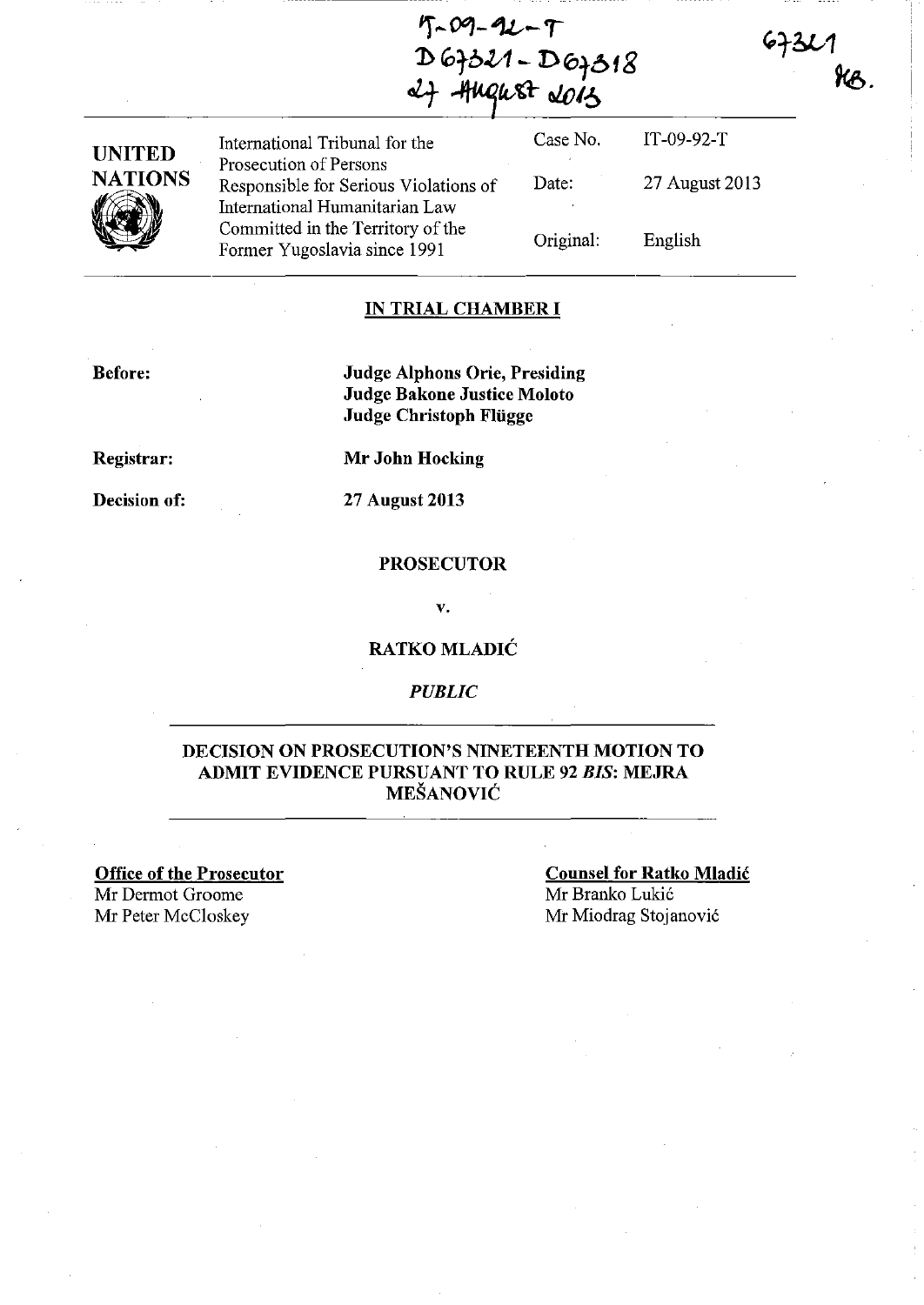# **I. PROCEDURAL HISTORY**

1. On 5 October 2012, the Prosecution filed a motion ("Seventh 92 *bis* Motion"), seeking to admit into evidence, *inter alia,* a set of materials relating to Mejra Mešanović ("Witness") pursuant to Rule 92 *bis* of the Tribunal's Rules of Procedure and Evidence ("Rules").<sup>1</sup> On 18 October 2012, the Defence filed its response.<sup>2</sup> On 6 February 2013, the Chamber denied admission of the Witness's materials without prejudice.<sup>3</sup> The Chamber did not consider the evidence suitable for admission, as it was unable to conclude on the basis of the evidence tendered whether the Witness would have been able to recognize her husband in a video still tendered as an associated exhibit.<sup>4</sup>

2. On 1 March 2013, the Prosecution filed a new motion ("Motion") seeking to admit into evidence two statements of the Witness and one associated exhibit pursuant to Rule 92 *bis* of the Rules.<sup>5</sup> The Defence did not file a response to the Motion.

## **II. SUBMISSIONS OF THE PARTIES**

3. In its Motion, the Prosecution resubmits for admission into evidence a statement before the Prosecution ("OTP Witness Statement"), a statement before the Cantonal Court of Tuzla ("Tuzla Statement"), both dated 19 June 2000, and one associated exhibit (comprising a video still).<sup>6</sup> The Prosecution submits that it has redacted the Witness's identification of her husband in the aforementioned video still from the OTP Witness Statement? The Prosecution submits that the Witness's evidence, as presented, does not address the acts or conduct of the Accused.<sup>8</sup> The Prosecution further submits that the evidence pertains to the crime-base and is relevant to the allegations of forcible removal, detention, murder, and terrorisation of Bosnian Muslims in Potočari.<sup>9</sup> The Prosecution finally submits that the evidence is reliable and is cumulative to and corroborated by adjudicated facts and the evidence of other witnesses already admitted by the Chamber pursuant to Rule 92 *bis* of the Rules. IO

 $\mathbf{1}$ Prosecution's Seventh Motion to Admit Evidence Pursuant to Rule 92 *bis*, 5 October 2012, paras 1, 22-23, 42.

<sup>2</sup>  Defence Response to Prosecution Seventh Motion to Admit Evidence Pursuant to Rule 92 *bis,* 18 October 2012.

 $\overline{\mathbf{3}}$ Decision on Prosecution's Seventh Motion to Admit Evidence Pursuant to Rule 92 *bis*, 6 February 2013 ("Decision of 6 February 2013"), paras 16,28.

<sup>4</sup>  Decision of 6 February 2013, para. 16.

<sup>5</sup> Prosecution' s Nineteenth Motion to Admit Evidence Pursuant to Rule 92 *bis:* Mejra Mešanović, l March 2013.

<sup>6</sup> Motion, paras 1, 4, 11, Annex A.

<sup>7</sup> Motion, para. 1.

<sup>8</sup> Motion, para. 7.

 $^{9}$  Motion, paras 5-6.

Motion, paras 8-9.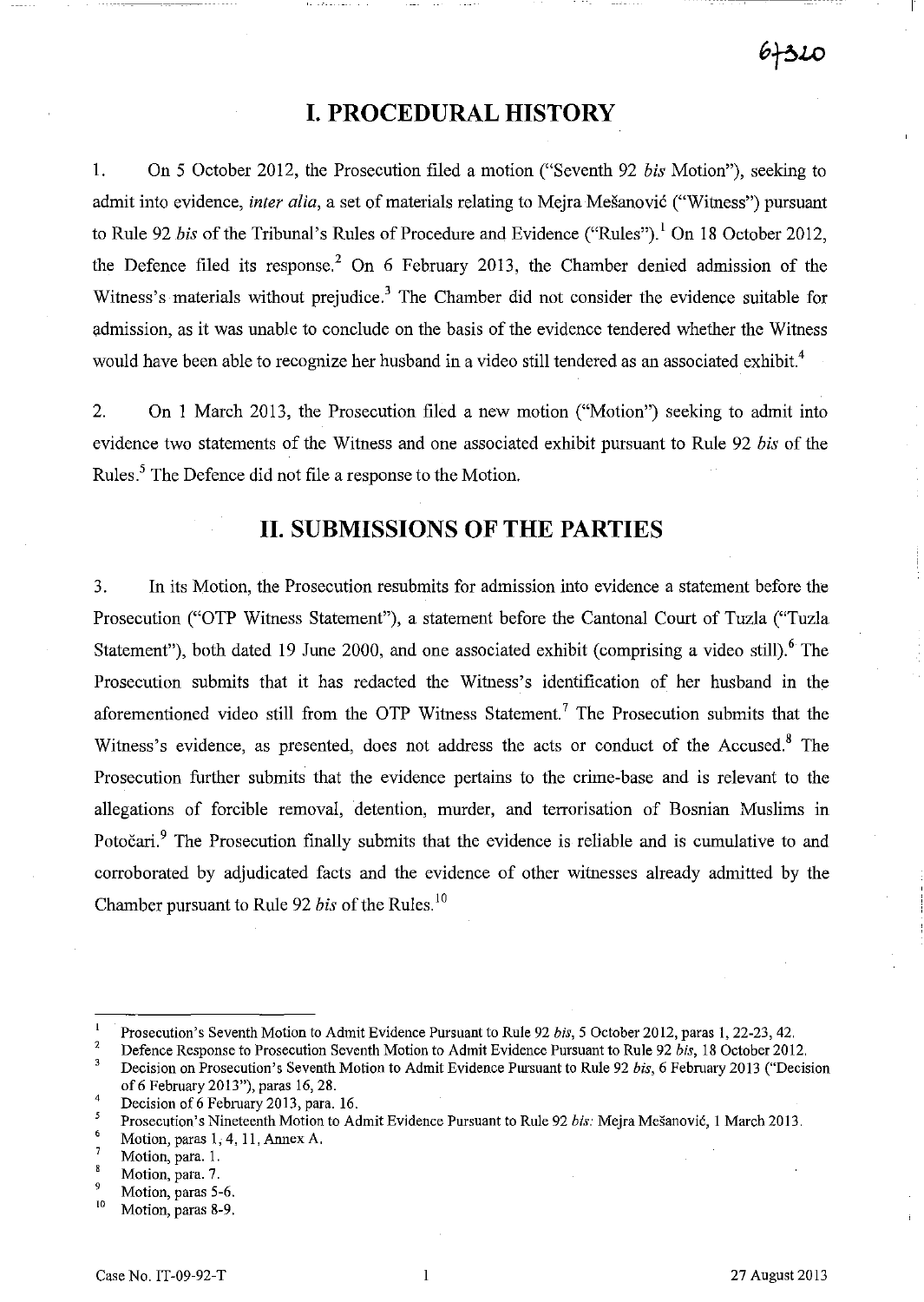# **III. APPLICABLE LAW**

4. The Chamber recalis and refers to the applicable law governing the admission of evidence pursuant to Rule 92 *bis* of the Rules, as set out in a previous decision. ll

5. With regard to the applicable law concerning the admission of associated exhibits, the Chamber recalls and refers to a previous decision dealing with this matter.<sup>12</sup>

### **IV. DISCUSSION**

### (a) Attestations and Declarations

6. The aTP Witness Statement and the Tuzla Statement fulfil the requirements of Rule 92 *bis*  (B) of the Rules. $^{13}$ 

(b) Relevance and probative value pursuant to Rule 89 (C) of the Rules

7. The Chamber further recalls that the Witness' s evidence relates to crimes charged in counts 2, 3, 7 and 8 of the Indictment and deals with the impact of crimes on victims.<sup>14</sup>

8. The Prosecution no longer seeks admission of the portion of the OTP Witness Statement in which the Witness identified her husband in a video still. The Chamber had previously considered this portion to be unsuitable for admission.<sup>15</sup> The Chamber considers that there are no indications that the remaining evidence is unreliable. The Chamber finds the Witness's statements, as presently . tendered, relevant and of probative value in accordance with Rule 89 (C) of the Rules.

### (c) Admissibility pursuant to Rule 92 *bis* of the Rules

9. The Chamber considers that the Witness's evidence does not relate to the acts and conduct of the Accused. Instead, her evidence relates to the crime-base part of the case. The Witness's evidence is cumulative to, *inter alia,* the evidence of Christine Schmitz, Joseph Kingori, Saliha Osmanović, and Mirsada Malagić, who testified pursuant to Rule 92 *ter* of the Rules. 16 Based on

<sup>&</sup>lt;sup>11</sup> Decision on Prosecution Third Motion to Admit Evidence Pursuant to Rule 92 *bis*: Sarajevo Witnesses, 19 October 2012, paras 5-8.

<sup>&</sup>lt;sup>12</sup> Decision on Prosecution Motion to Admit the Evidence of Witness RM-266 Pursuant to Rule 92 *quater*, 23 July 2012, para. 13.

<sup>&</sup>lt;sup>13</sup> Decision of 6 February 2013, para. 11.<br><sup>14</sup> Decision of 6 February 2012, page 12.

<sup>&</sup>lt;sup>14</sup> Decision of 6 February 2013, paras 12-13.<br><sup>15</sup> Decision of 6 February 2013, para 16

<sup>&</sup>lt;sup>15</sup> Decision of 6 February 2013, para. 16.<br><sup>16</sup> Christine Sebmitz, T. 023, 1013; Jose

<sup>16</sup> Christine Schrnitz, T. 923-1013; Joseph Kingori, T. 1018-1160; Saliba Osmanović, T. 11170-11203; Mirsada Malagić, T. 11204-11247.